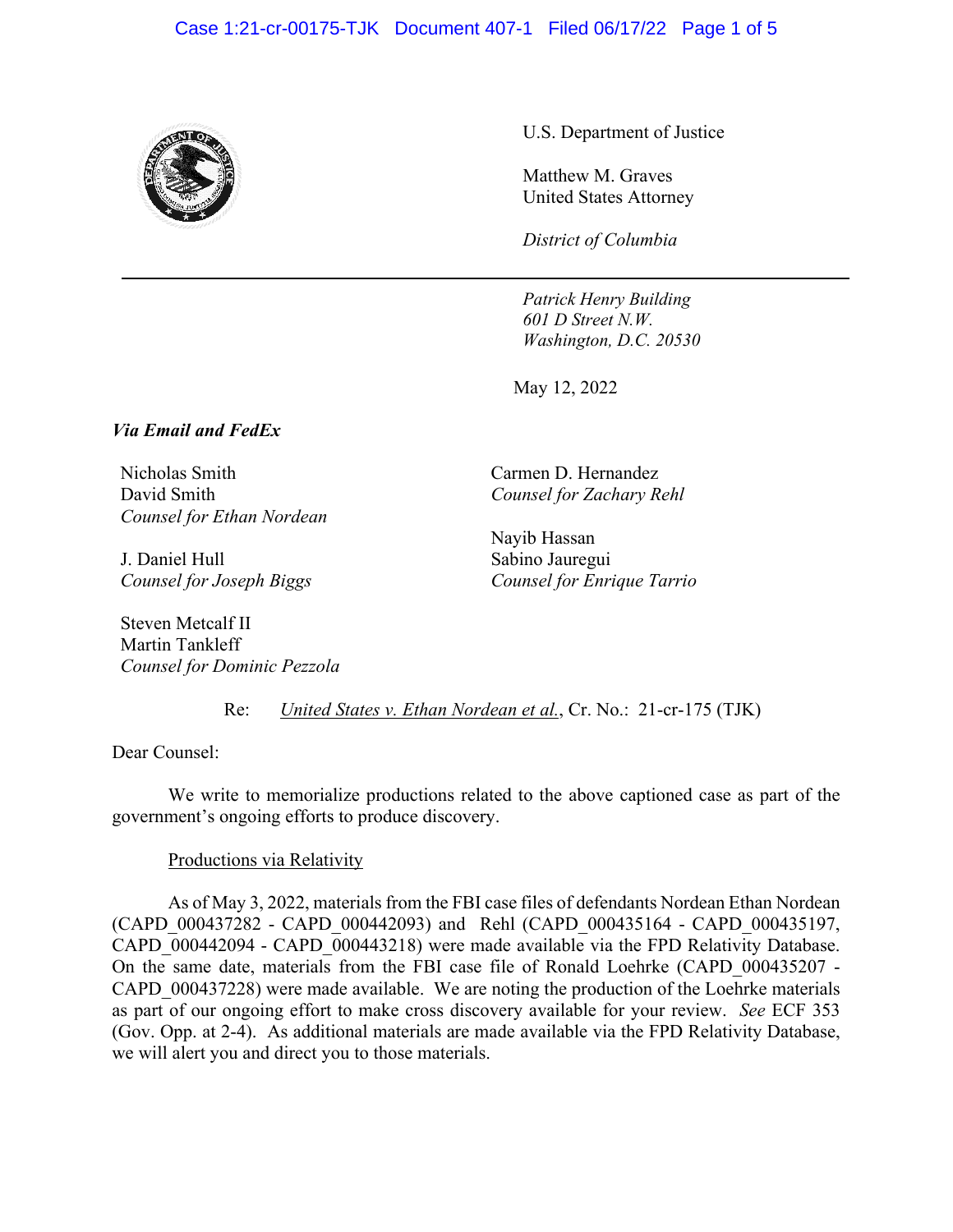## Case 1:21-cr-00175-TJK Document 407-1 Filed 06/17/22 Page 2 of 5

Under separate cover, we are providing a letter from the Chief of our Office's Discovery Unit memorializing Global Discovery Production No. 15, which includes materials made available via the FPD Relativity Database. Please note this letter reflects the recent addition of Nordean, Rehl, and Loehrke materials to the database.

## Productions Via USAfx

Through the Cross Discovery folder in USAfx, we have produced a collection of documents related to the prosecution of defendant Tarrio in D.C. Superior Court for destruction of a Black Lives Matter flag on December 12, 2020, and possession of large capacity magazines. These documents include:

- Misdemeanor Warrant
- Misdemeanor Information
- Felony Complaint
- Felony Affidavit
- Suppelmental Felony Affidavit
- Stay Away Order
- Initial Appearance Transcript
- Guilty Plea Transcript
- Judgment and Commitment Orders
- Booking / Detention Information
- An open source video of the charged destruction of property

Insofar as these documents contain personal identifying information of Tarrio, they are designated Highly Sensitive under the protective orders.

Through the Cross Discovery folder in USAfx, and in response to an inquiry from counsel for defendant Rehl, we have also produced FD-302s of interviews of Louis Colon, who pled guilty in Case No. 21-cr-160. These documents are designated Highly Sensitive under the protective orders. A recorded interview of Colon is also being produced as part of the materials described below that are being produced via hard drive.

Please note that, as we have explained on several occasions, USAfx is a file transfer system and is not meant for storing data indefinitely. Accordingly, you should download materials provided via USAfx to your own drive or drives for your use in this case and not rely on material remaining on USAfx indefinitely. Over the course of this case, we have re-uploaded to USAfx materials that were previously made available to earlier counsel so that newer counsel are able to download the same materials. Thus, all or nearly all of the earlier USAfx productions are currently available on the system. If there are specific items of discovery that you have not downloaded or cannot locate for some reason, please let us know and we can attempt to assist you in obtaining copies.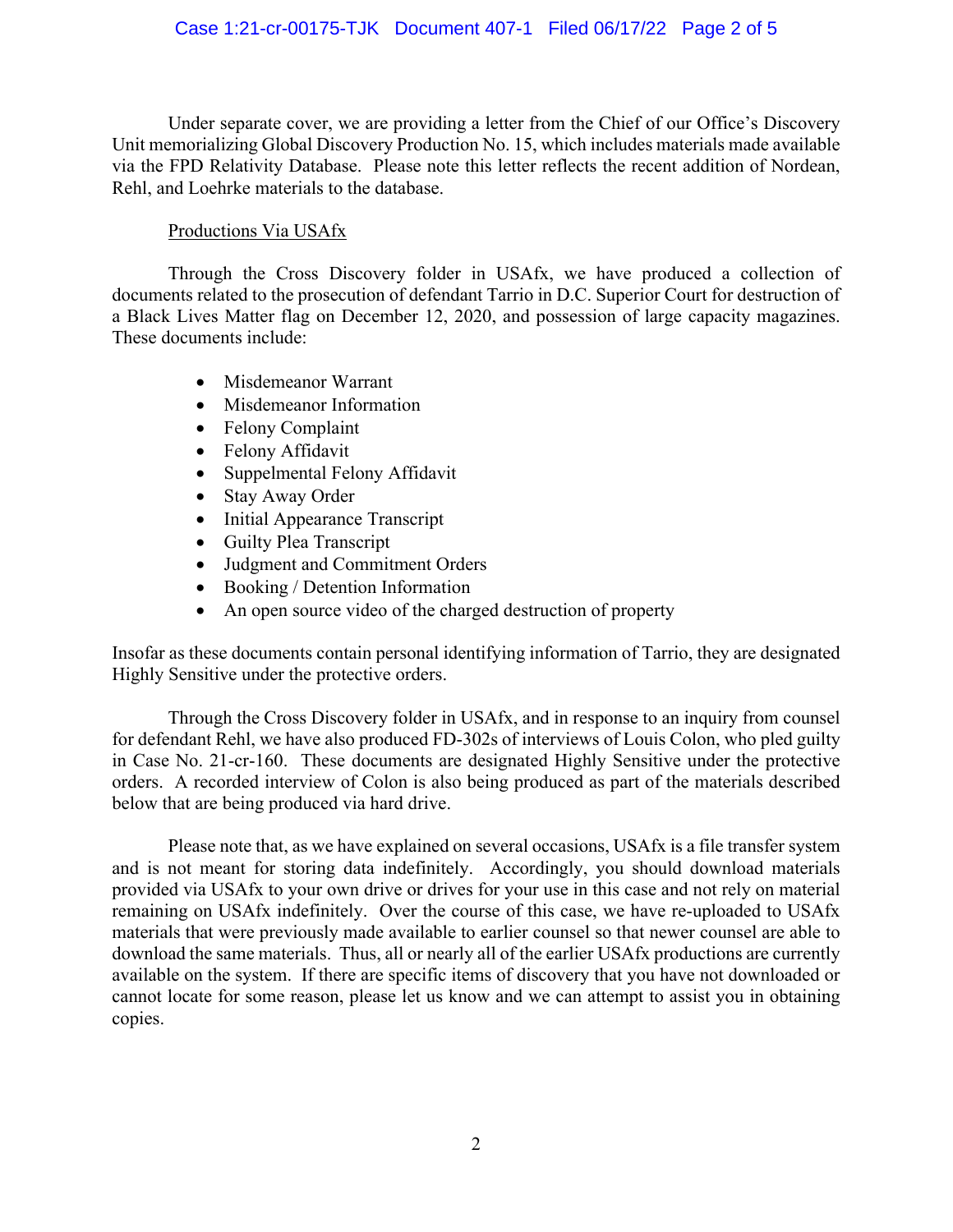#### Productions via Hard Drives

As we have explained in prior letters and filings (*see e.g.*, ECF 353 at 3), the government is making case-specific and cross discovery productions through the searchable FPD Relativity Database. As we have also noted, however, even as certain materials (for example, scoped search warrant returns) are obtained from the FBI and processed for inclusion in the FPD Relativity Database, the government has offered to produce preliminary copies of that material via hard drives.<sup>1</sup> Today, we are sending by FedEx to each counsel a 4TB hardware-encrypted hard drive containing such materials obtained from the FBI case files of the defendants in this case and additional individuals whose case file materials may be relevant. To expedite production of this material to you, we are designating the materials provided on the hard drive as Highly Sensitive.

To ensure consistency, our production of these materials largely maintains the FBI's labeling and organization. Accordingly, folders on the hard drive are labeled with the unique identifier of the FBI case file or subfile from which the materials were obtained. For your convenience, the name of the individual associated with a file or subfile has been added to the folder name in parentheses after the case file. In some instances an individual may have more than one case file or subfile associated with him or her (usually from different FBI field offices).<sup>2</sup>

In previous productions you have received numerous serials(for example, FD-302s or ECs) from various FBI case files, including but not limited to the case files of each of your clients. As you likely know, in the FBI's recordkeeping system, additionals items—attachments to serials and evidentiary items—are assigned an identifier beginning with the characters "1A," "1B," or "1D," followed by a number. These identifiers are unique *within* a given case file, but are not unique *between* case files. For example, a Nordean case file might contain a piece of evidence designated 1B5, and a Biggs case file might contain a different piece of evidence designated 1B5. Therefore, to accurately identify an item of evidence it is necessary to provide both the case file number and the item number — for example, "item 1B5 from case file 266O-SE-3380382 (Nordean)."

As you may know, although certain 1A items are "digital" and accompany FBI serials within the FBI's electronic systems, other 1A attachments are "physical" and exist outside of those systems—typically as hard copies of documents or digital evidence stored on external media—as do 1B and 1D items. (For "physical 1A" items, a physical attachment "cover sheet" is stored in the FBI's electronic systems.) The 1A items we are providing on the hard drive are, in the main, copies of 1A physical items, as well as 1B and 1D items, that the FBI created or gathered during its investigation and made available to us for production in discovery. To assist your review of

<sup>1</sup> As you are aware, the government has repeatedly requested that defense counsel return hard drives previously provided by the government, after counsel have copied the materials produced on those drives. We again make that request here.

<sup>2</sup> Certain materials are being provided from an FBI case file titled "100T-WF-3414040" and subfiles with the same prefix. This file and subfiles are separate from those that are associated with individual subjects; the contents, as identified on the index and in the files themselves, may be relevant to your client's case and are therefore being made available for your review.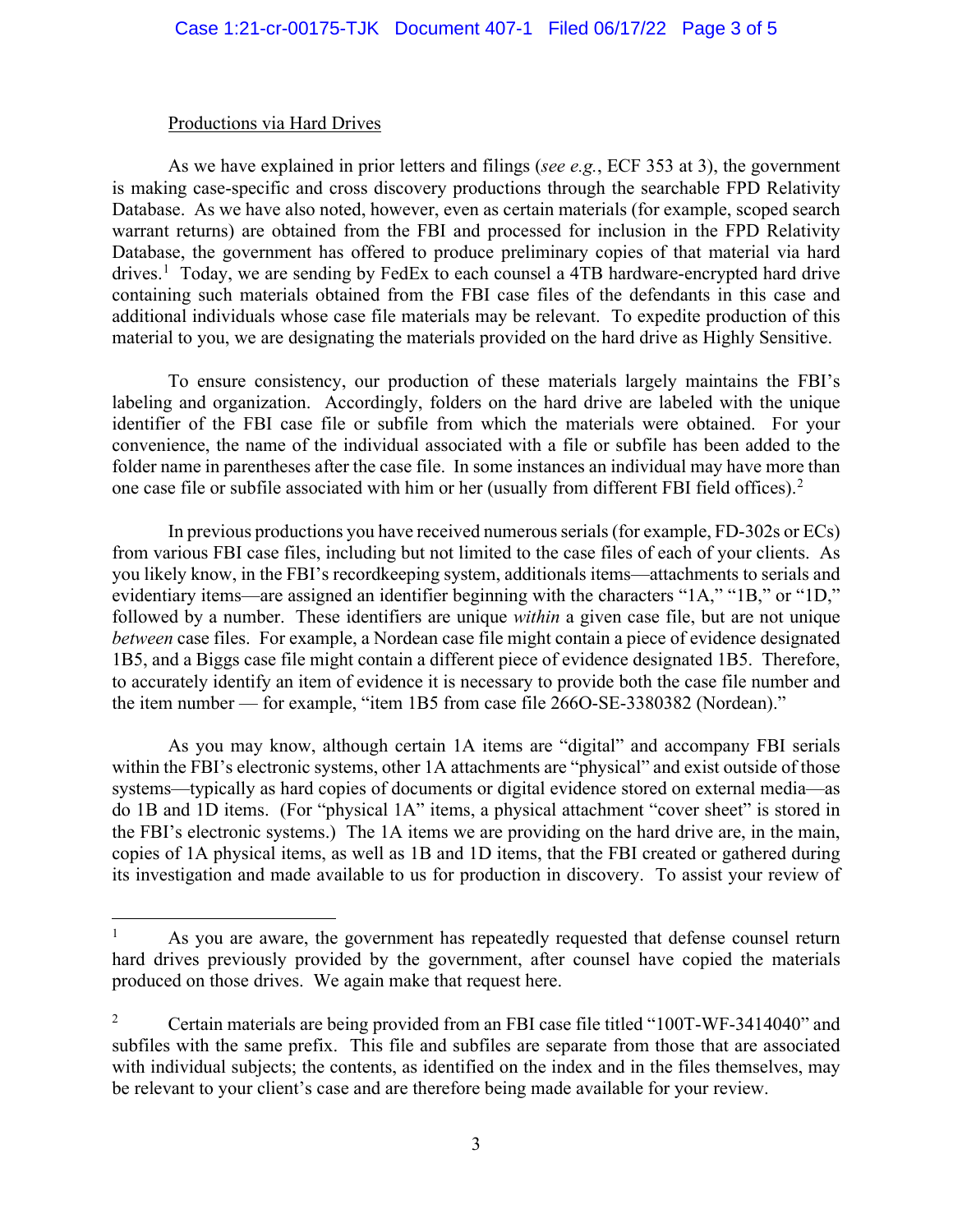# Case 1:21-cr-00175-TJK Document 407-1 Filed 06/17/22 Page 4 of 5

the 1A, 1B, and 1D items provided on the hard drive, we have included with those items the FBI case file serial or serials associated with that item, as well as, in some instances, additional 1A items (including digital items) that we believe may assist your review.

For your convenience, we have also included on the hard drive certain materials that were produced either through USAfx or on prior drives. Based on the detailed index provided with the materials and the naming conventions of the materials, we expect that identifying the nature of the materials (including those previously made available) will be straightforward, even as these same materials are also processed for production through the searchable FPD Relativity Database.

The index accompanying the hard drives contains the following fields:

- Case Number (This is name of the unique FBI case file or subfile from which the listed item was obtained.)
- Subject (This is the name of the subject associated with the case file or subfile, as provided by the FBI.)
- 1A/1B/1D (This field identifies the 1A/1B/1D categorization of the item)
- Item Number (This provides specific  $1A/1B/1D$  number of an item. Thus, an item labeled 1A4 in the production would be listed on the index as having a 1A/1B/1D designation of "1A" with Item Number 4.)
- FBI Data Description (This information is provided by FBI and typically describes the item.)
- Description for Counsel (We have added this field to provide an additional description of items to assist your review. Note that, in the files themselves, we have included this description as part of the folder name of the item.)

To further assist your review, we are providing the following additional information regarding certain materials:

- Note that item 1A5 in 100T-WF-3414040-SUB A VIDEO contains open source videos obtained by the FBI. Among these videos, which were previously produced in the CAPVID series is the YouTube video titled "MoSD brief youtube.mp4," which was recently reproduced (on March 15, 2022) in response to an inqurity for counsel for defendant Biggs.
- Item 1B4 in 100T-WF-3414040-SUB A VIDEO is a copy of Nicholas Quested media files provided to the FBI by Quested. On September 21, 2021, the government produced in discovery to defendants Nordean, Biggs, Rehl, and Donohoe files obtained from Quested, and re-produced those files to defendants Tarrio and Pezzola on April 20, 2022. Item 1B4 comprises a larger set of files provided on a separate occasion by Quested. With reference to the allegations in the Second Superseding Indictment, we would draw your attention to the range of files spanning ML\_DC\_20210105\_Sony\_FS5\_Clip0029.mov through ML DC 20210105 Sony FS5 Clip0036.mov. Included with these items are FD-302s memorializing interviews of Quested.